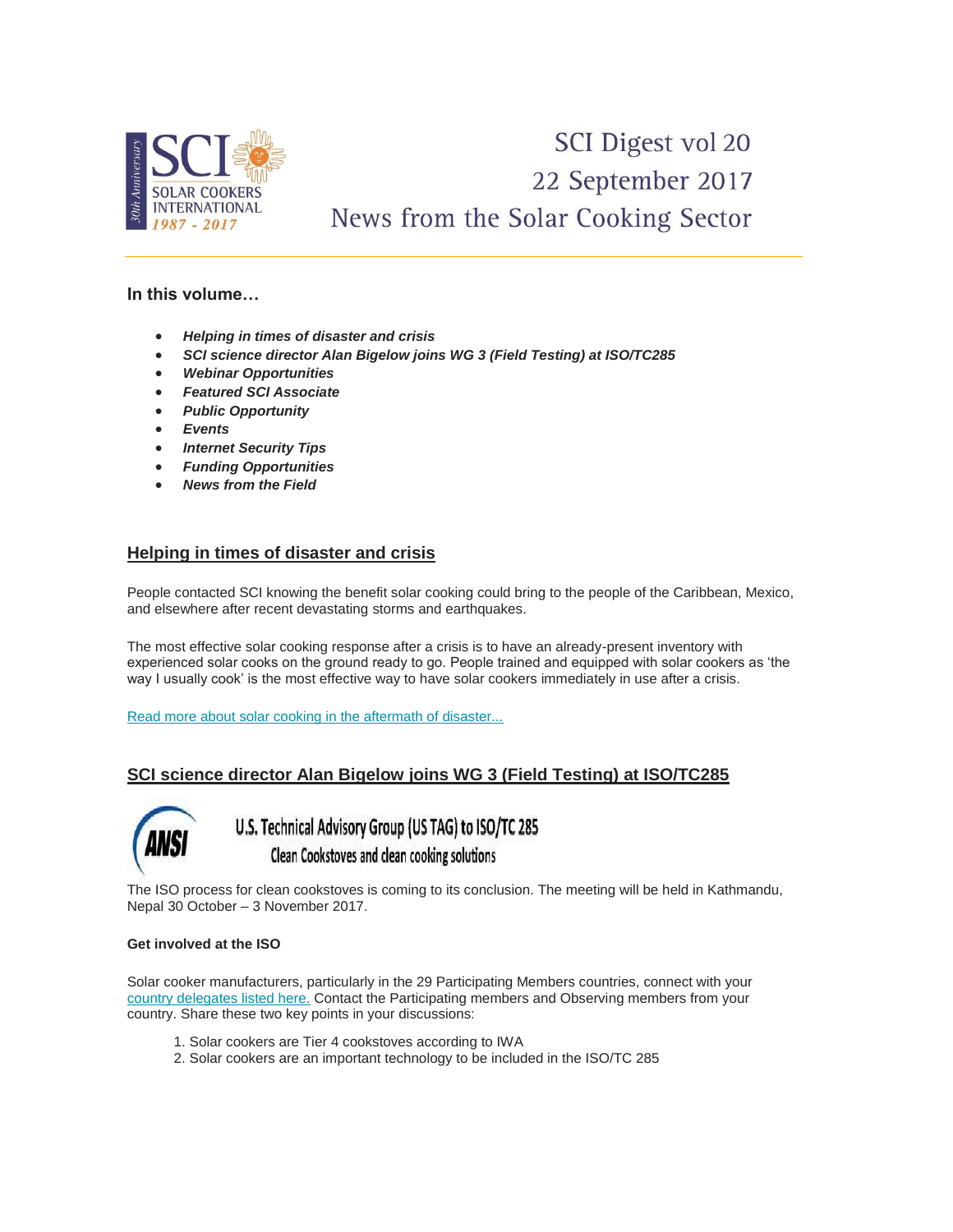#### **3 Easy Steps**

- 1. [Go to the ISP/TC 285 website.](https://www.iso.org/committee/4857971.html?view=participation)
- 2. Scroll down. Click on **Participating members** or **Observing members**. Identify you[r country](https://www.iso.org/committee/4857971.html?view=participation)  [delegates listed here.](https://www.iso.org/committee/4857971.html?view=participation)
- 3. Contact your country delegates and share the two key points:
	- Solar cookers are Tier 4 cookstoves according to IWA
	- Solar cookers are an important technology to be included in ISO/TC 285

#### **If you are eligible to join your national standards board, please do. And let SCI know.**

Thanks to many SCI Associates, especially Dr. Paul Arveson (SHE), and Dr. Paul Funk, author of the ASAE 580.1 standard, who significantly contributed to this arduous, multi-year process.

## **Webinar Opportunities**

#### **SCI Webinar: Solar Cooking Sector Updates**

10 January 2017 8:00-9:00 am Pacific Time/ 15:00-16:00 GMT Registration details will be shared at a later date

## **SCI Conference Call: Refugee Working Group**

10 January 2017 9:00-10:00 am Pacific Time/ 16:00-17:00 GMT Registration details will be shared at a later date

Miss the last one? Recorded webinars are available to SCI Associates. [Click here to join the SCI Association.](http://www.solarcookers.org/our-work/association-and-network/association-benefits/join-association/) SCI Association fees support the global solar cooking movement.

#### **Recorded Webinars available from SCI**

#### **How to Promote Integrated Solar Cooking as a Social Business: Two Examples of Success from Africa.** Recorded 30 August 2017

This was a joint webinar presentation by Solar Cookers International and Solar Cooking The Netherlands - Kozon.

Webinar participant feedback: **"**Thank you for offering this seminar. The topic is on all of our minds as we try to move forward in the promotion and acceptance of solar cooking." "Wow! What a great webinar. Kudos to the folks at KoZon who presented, and also to you all at SCI for hosting the event. Thanks for all you do."

#### **Solar Cooking Sector Updates Webinar.** Recorded 21 September 2017

SCI and partner news on joint projects and learning, solar cooking in the media, and advocacy. "An impressive collection of capabilities"-David Stillman, PhD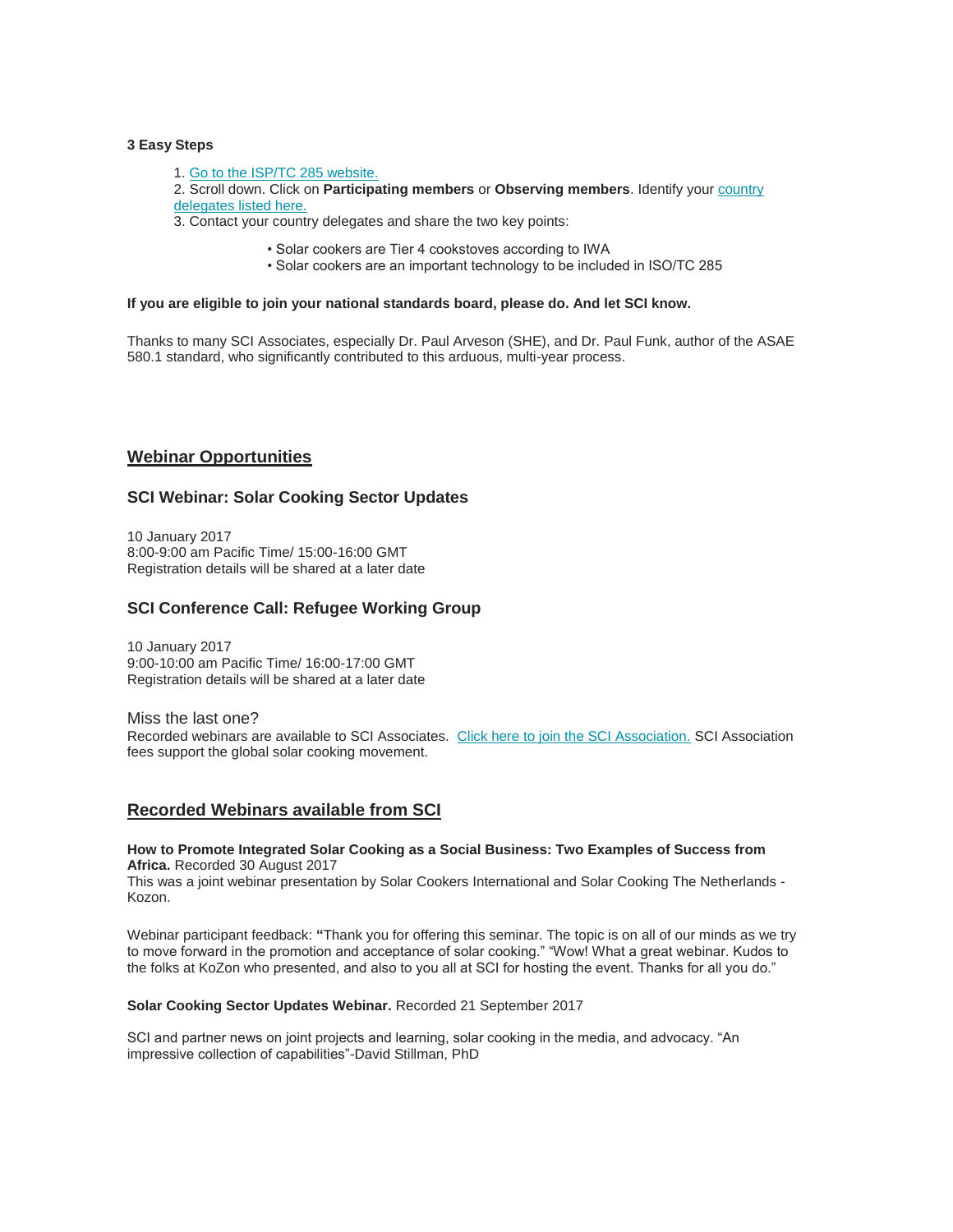# **Featured SCI Associate**

*SCI Associate David Stillman is the Executive Director of the Public-Private Alliance Foundation. PPAF is based in New York, USA.*



#### **Solar Ovens for Girls' Entrepreneurship in Haiti**

SCI Associate Public-Private Alliance Foundation (PPAF) and several collaborators have joined with the Haiti Adolescent Girls' Network (HAGN) to provide solar ovens and related training, monitoring, and stove performance evaluation to help develop entrepreneurship in "My Space" Girls Clubs.

HAGN was established after the devastating earthquake of 2010 to focus on girls - among the most vulnerable and least attended population groups in disaster recovery and development priorities. Its over 1,400 "My Space" clubs help girls stay in school, avoid early pregnancy and marriage, and develop their capabilities and earning potential. PPAF has similarly focused on an under-appreciated priority – with R&D on non-polluting stoves and fuels to help overcome the poverty-respiratory disease-deforestation trap of the heavy reliance by Haitian families on charcoal for cooking. Solar oven manufacturer Solavore LLC has gotten involved, as has the Haitian hometown nonprofit Konbit pou Developman Commune Kotes de Fer (KDCK). Implementing the [Solar Cooking Adoption and Impact Survey](http://www.solarcookers.org/our-work/association-and-network/adoption-and-impact-survey/)  and the new performance evaluation process (PEP) of Solar Cookers International will be important on the technical side.

The consortium has devised a pilot project based on cooking with solar ovens to help club members launch micro-enterprises, selling foods they've cooked or cakes they've baked at local markets. Where charcoal can cost the price of ingredients, a way to ensure profitability is to harness the sun!

In the first stage of the collaboration team members are providing solar ovens, training for their use and for food sales, monitoring of experiences and evaluation of cooker performance. Participants will gain experience, earn money, and eventually sell stoves and participate in local assembly and distribution.

Entrepreneurship related to cooking builds on skills the girls already have; charcoal and its relation to health and hillside erosion is already common knowledge; and people have a sense something must be done. The work of several Haitian Government Ministries is relevant. This innovative pilot will be worth watching. As a first step, readers can learn more on the PPAF website [www.ppafoundation.org.](http://www.ppafoundation.org/)

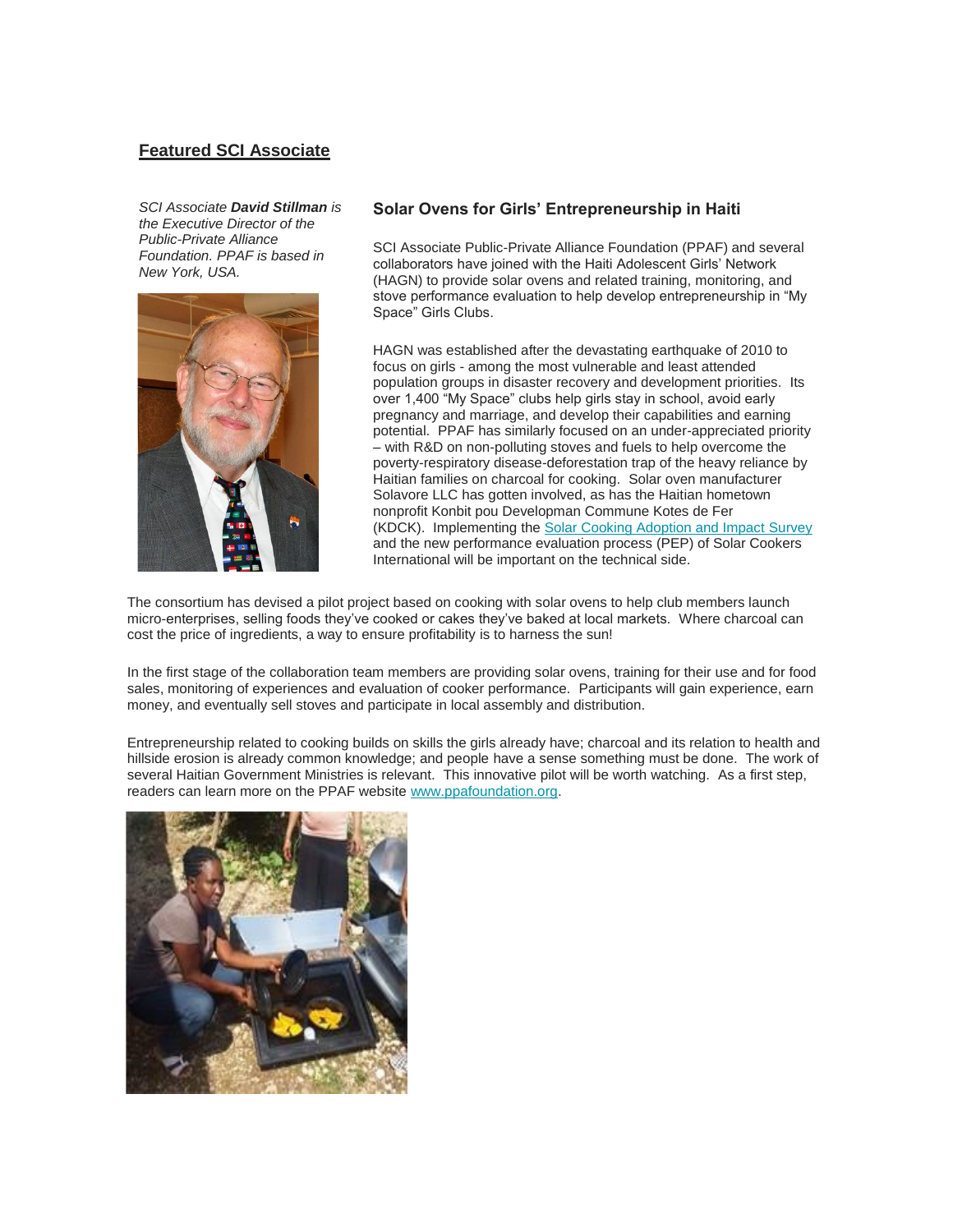*Photo credit: PPAF*

## **Publicity Opportunity**

#### **The Many Faces of Solar Cooking Share your photos and show solar cooking in your part of the world.**

Boil, fry, sauté, stew, steam…solar cookers can do it.

One of a family's best assets can be its solar cooker. According to the baseline data analyzed by Solar Cookers International, one year of ordinary use of one solar cooker represents fuel savings of 1.1 tons of wood and keeps 1.6 tons of CO2 emissions out of the atmosphere.

Yet millions of people have never seen a solar cooker. Submit your photos to [info@solarcookers.org.](mailto:info@solarcookers.org?subject=Photo:%20Many%20Faces%20of%20Solar%20Cooking) Watch for your credited photos on Facebook and in future editions of the *SCI Digest.*

## **Events**

**Solar 2017, American Solar Energy Society (ASES) Solar Cooking Track (coordinated by SCI)** *\*SCI attending - confirmed* Denver, Colorado USA 9 – 12 October 2017

Preview of solar cooking track speakers: Alan Bigelow, Brad Scharlott, Douglas Simmers, Julie Greene, Pete Schwartz, William Young. And SCI Global Advisor Deepak Gadhia will make a presentation on the solar thermal cooling system, too. Former SCI board member Patty Roberts will moderate the Solar Cooking Track.

**Social Capital Markets (SOCAP)** *\*SCI attending - confirmed* San Francisco, California USA 10 – 13 October 2017

**The Global Alliance for Clean Cookstoves - Clean Cooking Forum** *\*SCI attending - confirmed* New Delhi, India 24 - 28 October 2017

**International Organization** *\*SCI attending - confirmed* Kathmandu, Nepal 30 October – 03 November 2017**of Standards (ISO)/TC 285** 

**UN Climate Change Conference (COP23)** *\*SCI attending - confirmed* Bonn, Germany 6 - 17 November 2017

**Safe Access to Fuel and Energy (SAFE) Humanitarian Workshop**  Nairobi, Kenya 28 November- 1 December 2017

[Click here to provide input on the workshop agenda.](https://docs.google.com/forms/d/e/1FAIpQLSd2qy6EVupDbFO_bQc5w-VfPeCezfpzTC5oh-twn3f--RPJSw/viewform)  Registration details coming soon.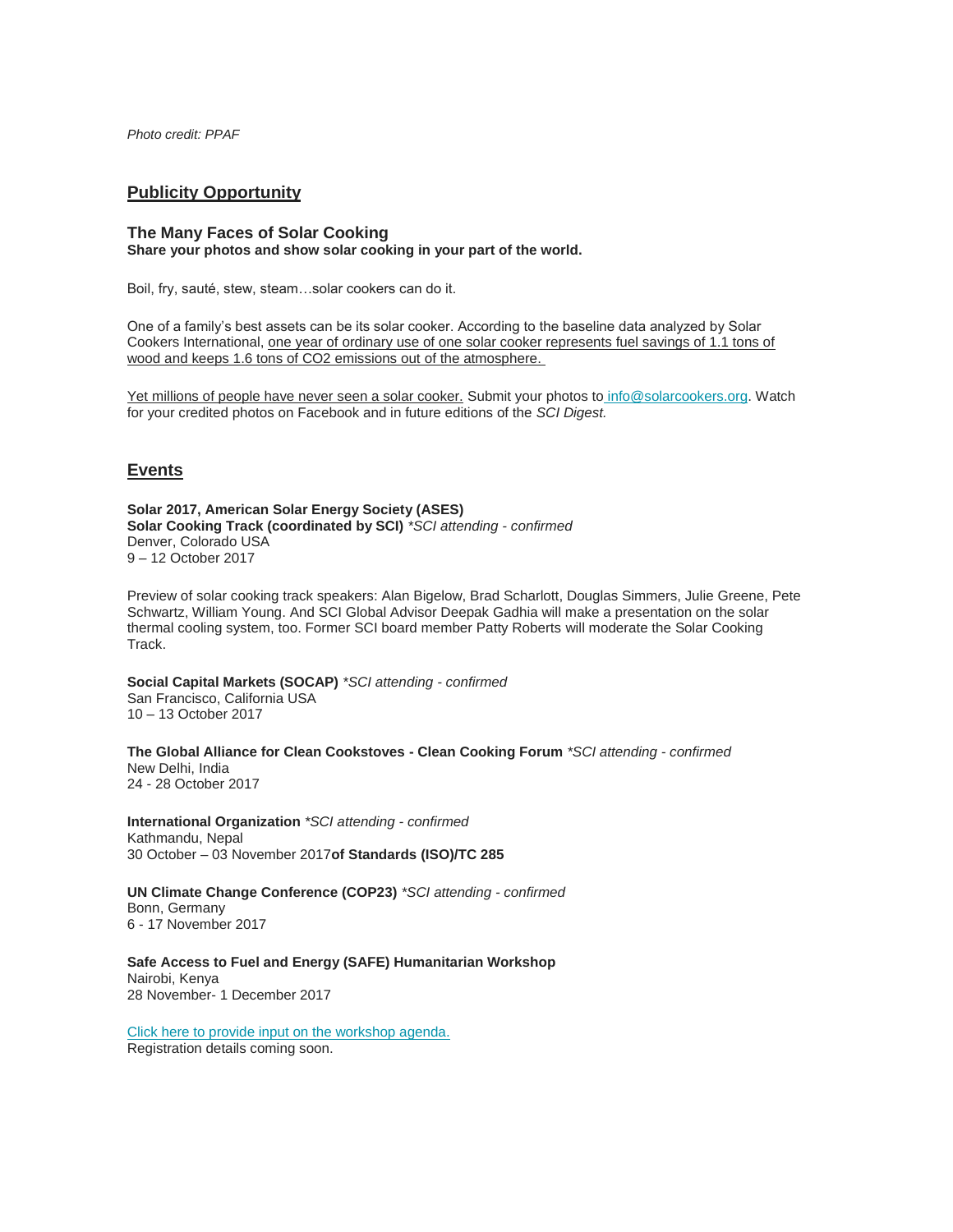#### **CONSOLFOOD2018 - Advances in Solar Thermal Food Processing**

Instituto Superior de Engenharia, Universidade do Algarve, Campus da Penha Faro, Portugal 22 - 24 January 2018

#### **Second round call for abstracts: Deadline 30 September 2017**

Submit to the organizers (Celestino Ruivo: [cruivo@ualg.pt](mailto:cruivo@ualg.pt) and Bernhard Müller: [bs\\_mueller@gmx.net\)](mailto:bs_mueller@gmx.net). For more information, see [www.consolfood.org](http://www.consolfood.org/)

#### **Internet security tips**

We want to make sure that our partners' information stays safe.

Email cannot be guaranteed to be secure. If you ever receive an email that appears to be from SCI that contains financial account numbers, passwords, or wire transfer instructions, be suspicious. Contact SCI, but not by replying to the suspicious email.

Additional tips to consider when using internet communications:

- Never send money to someone you do not know.
- Be suspicious of someone who asks you to provide multiple pieces of information in a single communication: for example, a login, a password, and/or bank account information.
- If you are unsure, contact the person by telephone with contact information you have used previously.
- Type the person's email address you would like to communicate with instead of just clicking reply.
- If you are using a free email service, Gmail's security protections may be more effective than Yahoo's.
- Create the strongest passwords for websites that contain your most sensitive information. Create a different password for each.

## **Funding Opportunities**

#### **The Draper Richards Kaplan Foundation Applications**

[The Draper Richards Kaplan Foundation](https://default.salsalabs.org/T569db3df-6ee9-4a99-a147-85ca8694cfc8/c0410edf-c2da-4379-8c6a-9f5b876a661a) is accepting applications from social enterprises that are between one and three years old, with scalable business models that work to affect policy, public opinion, and economies. Grantees will receive USD \$300,000. Applications are accepted year-round. Apply at: <http://www.tfaforms.com/337241>

#### **Closing: 31 December 2017**

#### **Accelerate SCI's impact**

If you've been reading SCI's email and annual report, then you know that SCI is expanding the solar cooking community. **Accelerate SCI's impact with your donations**.

You can also sponsor a webinar. \$1,500 gets you noticed by the professional solar cooking community. For more information, emai[l donor.relations@solarcookers.org.](mailto:donor.relations@solarcookers.org)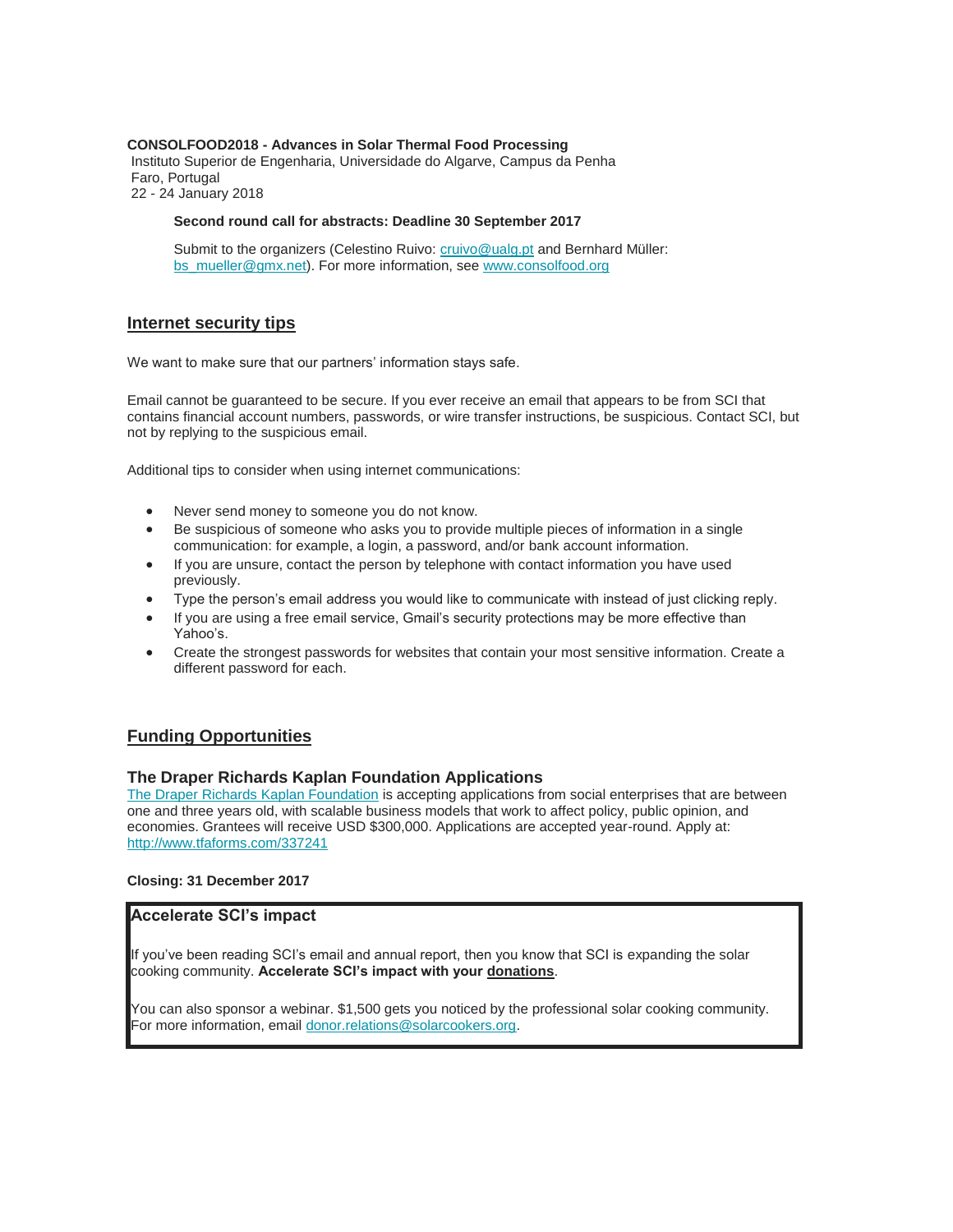

**2017-2018 Small Business Innovation Research (SBIR) Phase I Solicitation Webinar**  The U.S. Environmental Protection Agency (EPA) Thursday, Sept. 28, 2017 2:00 a.m. – 3:00 p.m. EDT

Join us for an informational webinar on EPA's 2017-2018 Small Business Innovation Research (SBIR) Phase I solicitation. Learn about EPA's SBIR program, this year's solicitation topics, and how to apply for an SBIR contract. EPA SBIR program experts will be available to answer questions during a question & answer (Q&A) session following the presentation.

Research Areas: Clean and Safe Water; Air Quality; Land Revitalization; Homeland Security; Manufacturing; Building Construction Materials

**EPA's 2017-2018 SBIR Phase I solicitation is anticipated to open in October 2017.**

[Registration](https://www.eventbrite.com/e/us-epa-2017-2018-small-business-innovation-research-sbir-solicitation-webinar-registration-37395571160) **for the 2017-2018 SBIR solicitation webinar is free.** 

## **News from the field SCI United Nations rep visited the Carribean**

Choudhury Ahmed, one of SCI's UN reps, recently visited Cuba and made a connection with solar researchers at Universidad de Pinar del Rio. He also solar cooked on Cayo Jutia beach. Choudhury set up a meeting at La Empresa de Componentes Electrónicos which produces solar panels, induction cookers, and other products. They work in tandem with the Chinese. During Choudhury's visit, Hurricane Irma arrived in Cuba. "We were fortunate to be well-taken-care-of by our hosts…our original flight was delayed but otherwise, we were fairly safe…" wrote Choudhury.